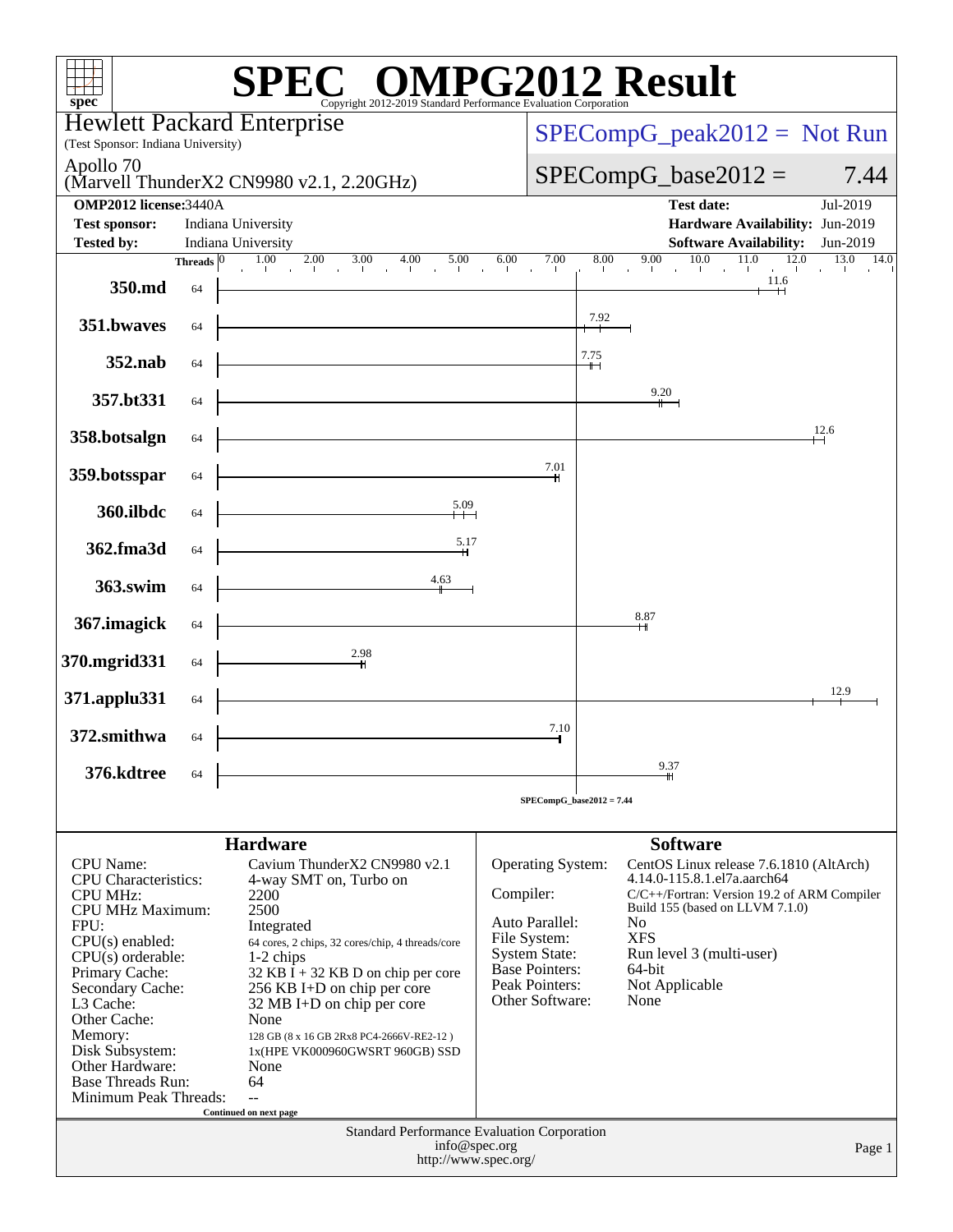(Test Sponsor: Indiana University) Hewlett Packard Enterprise

### $SPECompG_peak2012 = Not Run$  $SPECompG_peak2012 = Not Run$

 $SPECompG_base2012 = 7.44$  $SPECompG_base2012 = 7.44$ 

Apollo 70

(Marvell ThunderX2 CN9980 v2.1, 2.20GHz)

**[Test sponsor:](http://www.spec.org/auto/omp2012/Docs/result-fields.html#Testsponsor)** Indiana University **[Hardware Availability:](http://www.spec.org/auto/omp2012/Docs/result-fields.html#HardwareAvailability)** Jun-2019

**[Tested by:](http://www.spec.org/auto/omp2012/Docs/result-fields.html#Testedby)** Indiana University **[Software Availability:](http://www.spec.org/auto/omp2012/Docs/result-fields.html#SoftwareAvailability)** Jun-2019

[Maximum Peak Threads:](http://www.spec.org/auto/omp2012/Docs/result-fields.html#MaximumPeakThreads)

**[OMP2012 license:](http://www.spec.org/auto/omp2012/Docs/result-fields.html#OMP2012license)**3440A **[Test date:](http://www.spec.org/auto/omp2012/Docs/result-fields.html#Testdate)** Jul-2019

Standard Performance Evaluation Corporation [info@spec.org](mailto:info@spec.org) Page 2 **[Results Table](http://www.spec.org/auto/omp2012/Docs/result-fields.html#ResultsTable) [Benchmark](http://www.spec.org/auto/omp2012/Docs/result-fields.html#Benchmark) [Threads](http://www.spec.org/auto/omp2012/Docs/result-fields.html#Threads) [Seconds](http://www.spec.org/auto/omp2012/Docs/result-fields.html#Seconds) [Ratio](http://www.spec.org/auto/omp2012/Docs/result-fields.html#Ratio) [Seconds](http://www.spec.org/auto/omp2012/Docs/result-fields.html#Seconds) [Ratio](http://www.spec.org/auto/omp2012/Docs/result-fields.html#Ratio) [Seconds](http://www.spec.org/auto/omp2012/Docs/result-fields.html#Seconds) [Ratio](http://www.spec.org/auto/omp2012/Docs/result-fields.html#Ratio) Base [Threads](http://www.spec.org/auto/omp2012/Docs/result-fields.html#Threads) [Seconds](http://www.spec.org/auto/omp2012/Docs/result-fields.html#Seconds) [Ratio](http://www.spec.org/auto/omp2012/Docs/result-fields.html#Ratio) [Seconds](http://www.spec.org/auto/omp2012/Docs/result-fields.html#Seconds) [Ratio](http://www.spec.org/auto/omp2012/Docs/result-fields.html#Ratio) [Seconds](http://www.spec.org/auto/omp2012/Docs/result-fields.html#Seconds) [Ratio](http://www.spec.org/auto/omp2012/Docs/result-fields.html#Ratio) Peak** [350.md](http://www.spec.org/auto/omp2012/Docs/350.md.html) 64 **[398](http://www.spec.org/auto/omp2012/Docs/result-fields.html#Median) [11.6](http://www.spec.org/auto/omp2012/Docs/result-fields.html#Median)** 413 11.2 394 11.8 [351.bwaves](http://www.spec.org/auto/omp2012/Docs/351.bwaves.html) 64 596 7.60 **[572](http://www.spec.org/auto/omp2012/Docs/result-fields.html#Median) [7.92](http://www.spec.org/auto/omp2012/Docs/result-fields.html#Median)** 529 8.56 [352.nab](http://www.spec.org/auto/omp2012/Docs/352.nab.html) 64 504 7.72 491 7.92 **[502](http://www.spec.org/auto/omp2012/Docs/result-fields.html#Median) [7.75](http://www.spec.org/auto/omp2012/Docs/result-fields.html#Median)** [357.bt331](http://www.spec.org/auto/omp2012/Docs/357.bt331.html) 64 496 9.57 518 9.15 **[515](http://www.spec.org/auto/omp2012/Docs/result-fields.html#Median) [9.20](http://www.spec.org/auto/omp2012/Docs/result-fields.html#Median)** [358.botsalgn](http://www.spec.org/auto/omp2012/Docs/358.botsalgn.html) 64 346 12.6 **[346](http://www.spec.org/auto/omp2012/Docs/result-fields.html#Median) [12.6](http://www.spec.org/auto/omp2012/Docs/result-fields.html#Median)** 352 12.4 [359.botsspar](http://www.spec.org/auto/omp2012/Docs/359.botsspar.html) 64 **[749](http://www.spec.org/auto/omp2012/Docs/result-fields.html#Median) [7.01](http://www.spec.org/auto/omp2012/Docs/result-fields.html#Median)** 742 7.07 750 7.00 [360.ilbdc](http://www.spec.org/auto/omp2012/Docs/360.ilbdc.html) 64 664 5.36 728 4.89 **[699](http://www.spec.org/auto/omp2012/Docs/result-fields.html#Median) [5.09](http://www.spec.org/auto/omp2012/Docs/result-fields.html#Median)** [362.fma3d](http://www.spec.org/auto/omp2012/Docs/362.fma3d.html) 64 747 5.08 732 5.19 **[736](http://www.spec.org/auto/omp2012/Docs/result-fields.html#Median) [5.17](http://www.spec.org/auto/omp2012/Docs/result-fields.html#Median)** [363.swim](http://www.spec.org/auto/omp2012/Docs/363.swim.html) 64 858 5.28 **[978](http://www.spec.org/auto/omp2012/Docs/result-fields.html#Median) [4.63](http://www.spec.org/auto/omp2012/Docs/result-fields.html#Median)** 982 4.61 [367.imagick](http://www.spec.org/auto/omp2012/Docs/367.imagick.html) 64 **[792](http://www.spec.org/auto/omp2012/Docs/result-fields.html#Median) [8.87](http://www.spec.org/auto/omp2012/Docs/result-fields.html#Median)** 803 8.75 790 8.90 [370.mgrid331](http://www.spec.org/auto/omp2012/Docs/370.mgrid331.html) 64 1450 3.05 **[1482](http://www.spec.org/auto/omp2012/Docs/result-fields.html#Median) [2.98](http://www.spec.org/auto/omp2012/Docs/result-fields.html#Median)** 1484 2.98 [371.applu331](http://www.spec.org/auto/omp2012/Docs/371.applu331.html) 64 **[469](http://www.spec.org/auto/omp2012/Docs/result-fields.html#Median) [12.9](http://www.spec.org/auto/omp2012/Docs/result-fields.html#Median)** 443 13.7 491 12.3 [372.smithwa](http://www.spec.org/auto/omp2012/Docs/372.smithwa.html) 64 **[755](http://www.spec.org/auto/omp2012/Docs/result-fields.html#Median) [7.10](http://www.spec.org/auto/omp2012/Docs/result-fields.html#Median)** 757 7.08 754 7.11 [376.kdtree](http://www.spec.org/auto/omp2012/Docs/376.kdtree.html) 64 483 9.33 **[481](http://www.spec.org/auto/omp2012/Docs/result-fields.html#Median) [9.37](http://www.spec.org/auto/omp2012/Docs/result-fields.html#Median)** 477 9.43 Results appear in the [order in which they were run.](http://www.spec.org/auto/omp2012/Docs/result-fields.html#RunOrder) Bold underlined text [indicates a median measurement.](http://www.spec.org/auto/omp2012/Docs/result-fields.html#Median) **[Platform Notes](http://www.spec.org/auto/omp2012/Docs/result-fields.html#PlatformNotes)** Sysinfo program /home/lijunj/spec/omp2012-1.1/Docs/sysinfo Revision 563 of 2016-06-10 (097295389cf6073d8c3b03fa376740a5) running on armstrong.sca.iu.edu Tue Jul 9 19:52:06 2019 This section contains SUT (System Under Test) info as seen by some common utilities. To remove or add to this section, see: <http://www.spec.org/omp2012/Docs/config.html#sysinfo> From /proc/cpuinfo \* \* Did not identify cpu model. If you would \* like to write your own sysinfo program, see \* www.spec.org/omp2012/config.html#sysinfo \* \* \* 0 "physical id" tags found. Perhaps this is an older system, \* or a virtualized system. Not attempting to guess how to \* count chips/cores for this system. \* 256 "processors" cores, siblings (Caution: counting these is hw and system dependent. The following excerpts from /proc/cpuinfo might not be reliable. Use with caution.) Continued on next page

<http://www.spec.org/>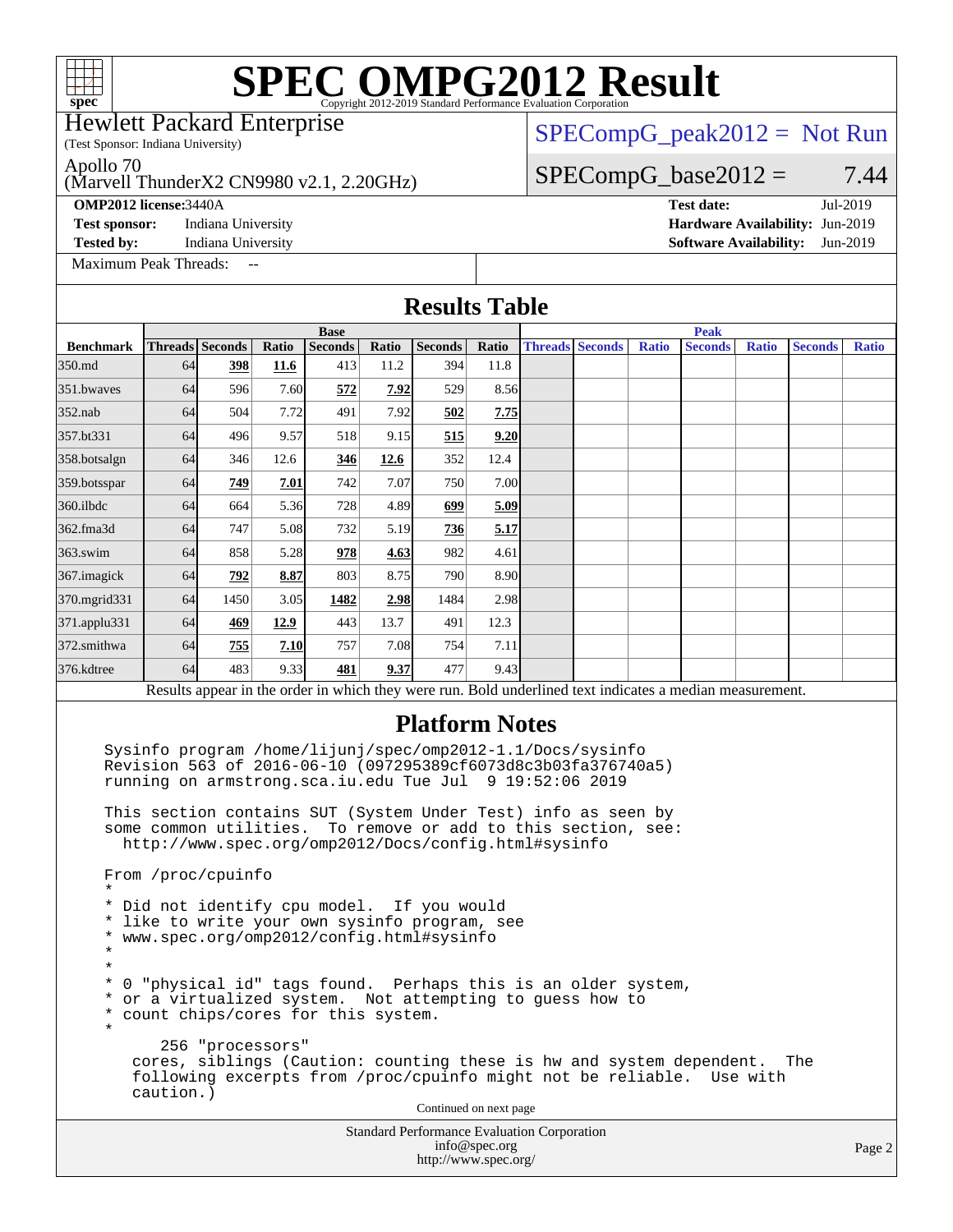

(Test Sponsor: Indiana University) Hewlett Packard Enterprise

 $SPECompG_peak2012 = Not Run$  $SPECompG_peak2012 = Not Run$ 

Apollo 70

(Marvell ThunderX2 CN9980 v2.1, 2.20GHz)

**[Test sponsor:](http://www.spec.org/auto/omp2012/Docs/result-fields.html#Testsponsor)** Indiana University **[Hardware Availability:](http://www.spec.org/auto/omp2012/Docs/result-fields.html#HardwareAvailability)** Jun-2019

 $SPECompG_base2012 = 7.44$  $SPECompG_base2012 = 7.44$ **[OMP2012 license:](http://www.spec.org/auto/omp2012/Docs/result-fields.html#OMP2012license)**3440A **[Test date:](http://www.spec.org/auto/omp2012/Docs/result-fields.html#Testdate)** Jul-2019

**[Tested by:](http://www.spec.org/auto/omp2012/Docs/result-fields.html#Testedby)** Indiana University **[Software Availability:](http://www.spec.org/auto/omp2012/Docs/result-fields.html#SoftwareAvailability)** Jun-2019

### **[Platform Notes \(Continued\)](http://www.spec.org/auto/omp2012/Docs/result-fields.html#PlatformNotes)**

Standard Performance Evaluation Corporation [info@spec.org](mailto:info@spec.org) <http://www.spec.org/> Page 3 From /proc/meminfo MemTotal: 133322880 kB HugePages\_Total: 0<br>Hugepagesize: 524288 kB Hugepagesize: From /etc/\*release\* /etc/\*version\* centos-release: CentOS Linux release 7.6.1810 (AltArch) centos-release-upstream: Derived from Red Hat Enterprise Linux 7.6 (Source) os-release: NAME="CentOS Linux" VERSION="7 (AltArch)" ID="centos" ID\_LIKE="rhel fedora" VERSION\_ID="7" PRETTY\_NAME="CentOS\_Linux 7 (AltArch)" ANSI\_COLOR="0;31" CPE\_NAME="cpe:/o:centos:centos:7" redhat-release: CentOS Linux release 7.6.1810 (AltArch) system-release: CentOS Linux release 7.6.1810 (AltArch) system-release-cpe: cpe:/o:centos:centos:7 uname -a: Linux armstrong.sca.iu.edu 4.14.0-115.8.1.el7a.aarch64 #1 SMP Wed Jun 5 15:01:21 UTC 2019 aarch64 aarch64 aarch64 GNU/Linux run-level 3 Jul 2 15:36 SPEC is set to: /home/lijunj/spec/omp2012-1.1 Filesystem Type Size Used Avail Use% Mounted on /dev/mapper/centos-root xfs 256G 75G 182G 30% / Additional information from dmidecode: Warning: Use caution when you interpret this section. The 'dmidecode' program reads system data which is "intended to allow hardware to be accurately determined", but the intent may not be met, as there are frequent changes to hardware, firmware, and the "DMTF SMBIOS" standard. (End of data from sysinfo program) **[General Notes](http://www.spec.org/auto/omp2012/Docs/result-fields.html#GeneralNotes)** Environment Variables: OMP\_STACKSIZE=2G ulimit -s unlimited BIOS Info: Version: L50\_5.13\_1.0.6 Release Date: 07/10/2018 Continued on next page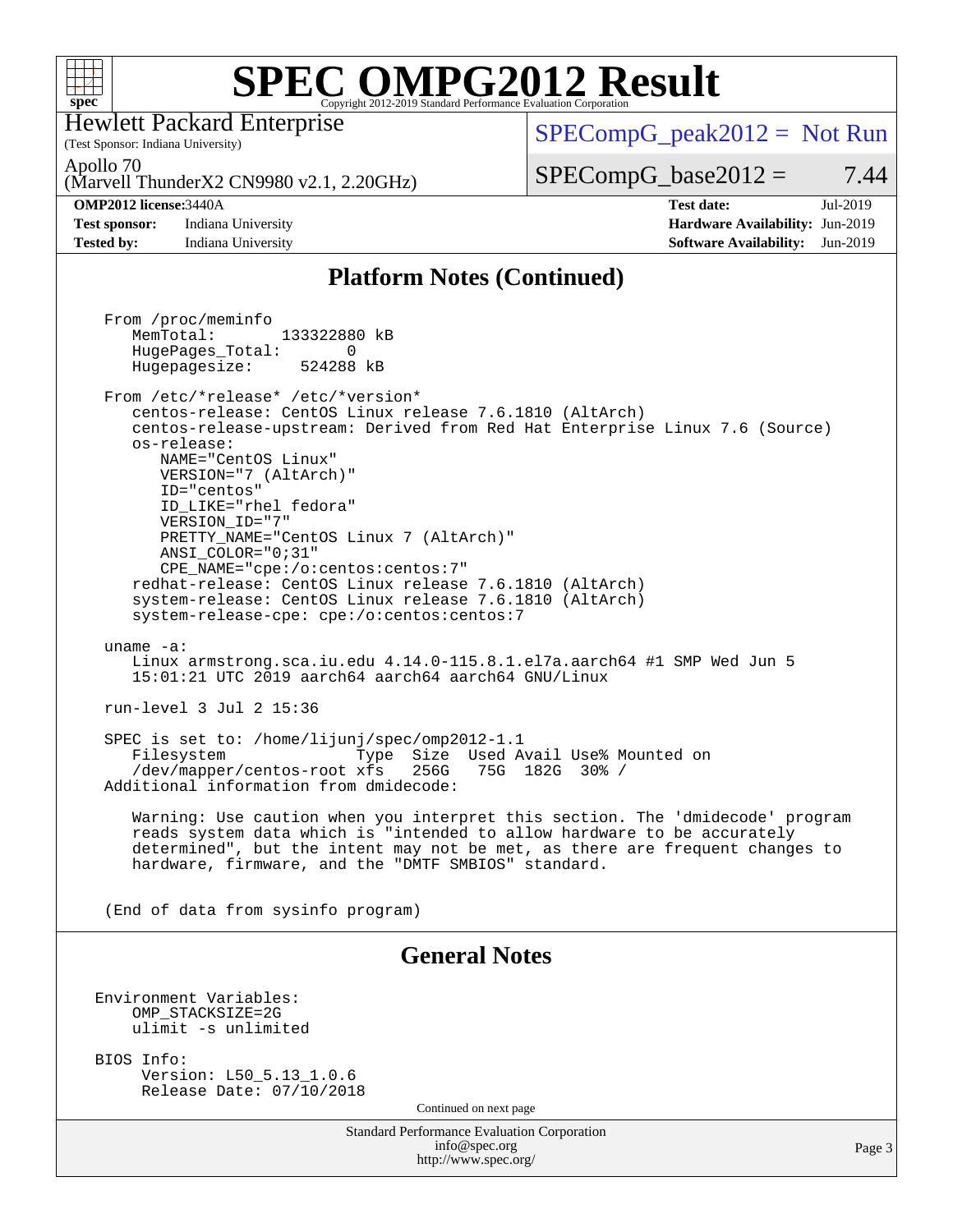

Hewlett Packard Enterprise

 $SPECompG_peak2012 = Not Run$  $SPECompG_peak2012 = Not Run$ 

Apollo 70

(Marvell ThunderX2 CN9980 v2.1, 2.20GHz)

(Test Sponsor: Indiana University)

**[Test sponsor:](http://www.spec.org/auto/omp2012/Docs/result-fields.html#Testsponsor)** Indiana University **[Hardware Availability:](http://www.spec.org/auto/omp2012/Docs/result-fields.html#HardwareAvailability)** Jun-2019

 $SPECompG_base2012 = 7.44$  $SPECompG_base2012 = 7.44$ 

**[OMP2012 license:](http://www.spec.org/auto/omp2012/Docs/result-fields.html#OMP2012license)**3440A **[Test date:](http://www.spec.org/auto/omp2012/Docs/result-fields.html#Testdate)** Jul-2019 **[Tested by:](http://www.spec.org/auto/omp2012/Docs/result-fields.html#Testedby)** Indiana University **[Software Availability:](http://www.spec.org/auto/omp2012/Docs/result-fields.html#SoftwareAvailability)** Jun-2019

### **[General Notes \(Continued\)](http://www.spec.org/auto/omp2012/Docs/result-fields.html#GeneralNotes)**

BIOS Settings: Turbo/CPPC Mode: Autonomous Turbo

Spectre & Meltdown: Yes: The test sponsor attests, as of date of publication, that CVE-2017-5754 (Meltdown) is mitigated in the system as tested and documented. Yes: The test sponsor attests, as of date of publication, that CVE-2017-5753 (Spectre variant 1) is mitigated in the system as tested and documented. Yes: The test sponsor attests, as of date of publication, that CVE-2017-5715 (Spectre variant 2) is mitigated in the system as tested and documented.

### **[Base Compiler Invocation](http://www.spec.org/auto/omp2012/Docs/result-fields.html#BaseCompilerInvocation)**

[C benchmarks](http://www.spec.org/auto/omp2012/Docs/result-fields.html#Cbenchmarks): [armclang](http://www.spec.org/omp2012/results/res2019q3/omp2012-20190812-00185.flags.html#user_CCbase_clang_3481ee5e28a05ca18f70b7399696a852)

[C++ benchmarks:](http://www.spec.org/auto/omp2012/Docs/result-fields.html#CXXbenchmarks) [armclang++](http://www.spec.org/omp2012/results/res2019q3/omp2012-20190812-00185.flags.html#user_CXXbase_clangplusplus_c3137dbe1be0ddf9e210a79cee0f6e94)

[Fortran benchmarks](http://www.spec.org/auto/omp2012/Docs/result-fields.html#Fortranbenchmarks): [armflang](http://www.spec.org/omp2012/results/res2019q3/omp2012-20190812-00185.flags.html#user_FCbase_flang_ea1fcaad5753608c4e545380f84a6f27)

## **[Base Portability Flags](http://www.spec.org/auto/omp2012/Docs/result-fields.html#BasePortabilityFlags)**

 350.md: [-Mfreeform](http://www.spec.org/omp2012/results/res2019q3/omp2012-20190812-00185.flags.html#user_baseFPORTABILITY350_md_M-freeform_67e23de17d51d9df7d6a47ecf8fd3ce9) 357.bt331: [-mcmodel=large](http://www.spec.org/omp2012/results/res2019q3/omp2012-20190812-00185.flags.html#user_baseFPORTABILITY357_bt331_f-mcmodel_bcd93d8f19f54a7ceb7a1f9518737645) 363.swim: [-mcmodel=large](http://www.spec.org/omp2012/results/res2019q3/omp2012-20190812-00185.flags.html#user_baseFPORTABILITY363_swim_f-mcmodel_bcd93d8f19f54a7ceb7a1f9518737645)

## **[Base Optimization Flags](http://www.spec.org/auto/omp2012/Docs/result-fields.html#BaseOptimizationFlags)**

[C benchmarks](http://www.spec.org/auto/omp2012/Docs/result-fields.html#Cbenchmarks):

[-O3](http://www.spec.org/omp2012/results/res2019q3/omp2012-20190812-00185.flags.html#user_CCbase_f-O3) [-ffast-math](http://www.spec.org/omp2012/results/res2019q3/omp2012-20190812-00185.flags.html#user_CCbase_f-ffast-math) [-fopenmp](http://www.spec.org/omp2012/results/res2019q3/omp2012-20190812-00185.flags.html#user_CCbase_f-fopenmp) [-fsigned-char](http://www.spec.org/omp2012/results/res2019q3/omp2012-20190812-00185.flags.html#user_CCbase_f-signed-char_ea072296ce3abda7ab095741e7c36064) [-mcpu=native](http://www.spec.org/omp2012/results/res2019q3/omp2012-20190812-00185.flags.html#user_CCbase_f-mcpu_8022b0ebebd1cfddb76fd2cd38caa1e3)

[C++ benchmarks:](http://www.spec.org/auto/omp2012/Docs/result-fields.html#CXXbenchmarks) [-O3](http://www.spec.org/omp2012/results/res2019q3/omp2012-20190812-00185.flags.html#user_CXXbase_f-O3) [-ffast-math](http://www.spec.org/omp2012/results/res2019q3/omp2012-20190812-00185.flags.html#user_CXXbase_f-ffast-math) [-fopenmp](http://www.spec.org/omp2012/results/res2019q3/omp2012-20190812-00185.flags.html#user_CXXbase_f-fopenmp) [-mcpu=native](http://www.spec.org/omp2012/results/res2019q3/omp2012-20190812-00185.flags.html#user_CXXbase_f-mcpu_8022b0ebebd1cfddb76fd2cd38caa1e3)

[Fortran benchmarks](http://www.spec.org/auto/omp2012/Docs/result-fields.html#Fortranbenchmarks): [-O3](http://www.spec.org/omp2012/results/res2019q3/omp2012-20190812-00185.flags.html#user_FCbase_f-O3) [-ffast-math](http://www.spec.org/omp2012/results/res2019q3/omp2012-20190812-00185.flags.html#user_FCbase_f-ffast-math) [-fopenmp](http://www.spec.org/omp2012/results/res2019q3/omp2012-20190812-00185.flags.html#user_FCbase_f-fopenmp) [-mcpu=native](http://www.spec.org/omp2012/results/res2019q3/omp2012-20190812-00185.flags.html#user_FCbase_f-mcpu_8022b0ebebd1cfddb76fd2cd38caa1e3)

The flags files that were used to format this result can be browsed at [http://www.spec.org/omp2012/flags/hpe\\_apollo70\\_bios.html](http://www.spec.org/omp2012/flags/hpe_apollo70_bios.html) [http://www.spec.org/omp2012/flags/arm\\_compiler.html](http://www.spec.org/omp2012/flags/arm_compiler.html)

> Standard Performance Evaluation Corporation [info@spec.org](mailto:info@spec.org) <http://www.spec.org/>